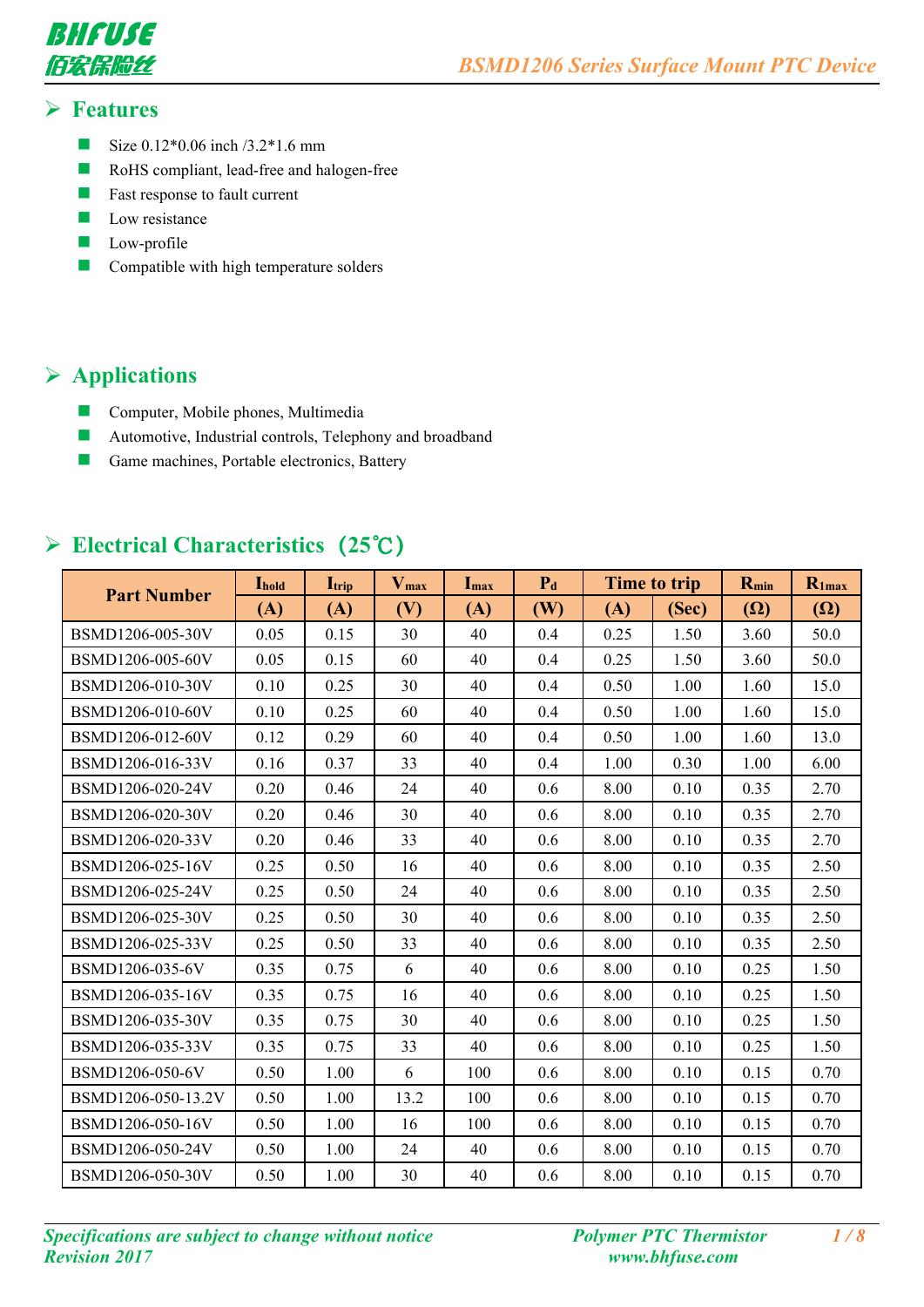

### 佰宏保险丝 *BSMD1206 Series Surface Mount PTC Device*

|                    | Ihold | $\mathbf{I}_{\text{trip}}$ | $V_{max}$ | Imax | $P_d$   |      | Time to trip | $R_{min}$  | $R_{1max}$ |
|--------------------|-------|----------------------------|-----------|------|---------|------|--------------|------------|------------|
| <b>Part Number</b> | (A)   | (A)                        | (V)       | (A)  | (W)     | (A)  | (S)          | $(\Omega)$ | $(\Omega)$ |
| BSMD1206-075-6V    | 0.75  | 1.50                       | 6         | 100  | 0.6     | 8.00 | 0.20         | 0.09       | 0.50       |
| BSMD1206-075-13.2V | 0.75  | 1.50                       | 13.2      | 100  | 0.6     | 8.00 | 0.20         | 0.09       | 0.50       |
| BSMD1206-075-16V   | 0.75  | 1.50                       | 16        | 100  | 0.6     | 8.00 | 0.20         | 0.09       | 0.50       |
| BSMD1206-075-24V   | 0.75  | 1.50                       | 24        | 40   | 0.6     | 8.00 | 0.20         | 0.09       | 0.50       |
| BSMD1206-075-30V   | 0.75  | 1.50                       | 30        | 40   | 0.6     | 8.00 | 0.20         | 0.09       | 0.50       |
| BSMD1206-100-6V    | 1.00  | 1.80                       | 6         | 100  | 0.6     | 8.00 | 0.30         | 0.05       | 0.27       |
| BSMD1206-100-13.2V | 1.00  | 1.80                       | 13.2      | 100  | 0.6     | 8.00 | 0.30         | 0.05       | 0.27       |
| BSMD1206-100-16V   | 1.00  | 1.80                       | 16        | 100  | 0.6     | 8.00 | 0.30         | 0.05       | 0.27       |
| BSMD1206-100-24V   | 1.00  | 1.80                       | 24        | 40   | 0.6     | 8.00 | 0.30         | 0.05       | 0.27       |
| BSMD1206-110-6V    | 1.10  | 2.20                       | 6         | 100  | 0.6     | 8.00 | 0.30         | 0.04       | 0.25       |
| BSMD1206-110-13.2V | 1.10  | 2.20                       | 13.2      | 100  | 0.6     | 8.00 | 0.30         | 0.04       | 0.25       |
| BSMD1206-110-16V   | 1.10  | 2.20                       | 16        | 100  | 0.6     | 8.00 | 0.30         | 0.04       | 0.25       |
| BSMD1206-110-24V   | 1.10  | 2.20                       | 24        | 40   | 0.6     | 8.00 | 0.30         | 0.04       | 0.25       |
| BSMD1206-150-6V    | 1.50  | 3.00                       | 6         | 100  | 0.8     | 8.00 | 0.30         | 0.025      | 0.130      |
| BSMD1206-150-8V    | 1.50  | 3.00                       | 8         | 100  | 0.8     | 8.00 | 0.30         | 0.025      | 0.130      |
| BSMD1206-150-13.2V | 1.50  | 3.00                       | 13.2      | 40   | 0.8     | 8.00 | 0.30         | 0.025      | 0.130      |
| BSMD1206-150-16V   | 1.50  | 3.00                       | 16        | 40   | 0.8     | 8.00 | 0.30         | 0.025      | 0.130      |
| BSMD1206-200-6V    | 2.00  | 3.50                       | 6         | 100  | 0.8     | 8.00 | 1.50         | 0.015      | 0.080      |
| BSMD1206-200-12V   | 2.00  | 3.50                       | 12        | 100  | 0.8     | 8.00 | 1.50         | 0.015      | 0.080      |
| BSMD1206-200-16V   | 2.00  | 3.50                       | 16        | 40   | 0.8     | 8.00 | 1.50         | 0.015      | 0.080      |
| BSMD1206-260-6V    | 2.60  | 5.20                       | 6         | 100  | 0.8     | 8.00 | 2.00         | 0.010      | 0.060      |
| BSMD1206-300-6V    | 3.00  | 6.00                       | 6         | 100  | 1.0     | 8.00 | 4.00         | 0.010      | 0.050      |
| BSMD1206-300-12V   | 3.00  | 6.00                       | 12        | 100  | $1.0\,$ | 8.00 | 4.00         | 0.010      | 0.050      |

**Ihold** = Hold current: maximum current device will pass without tripping in 25℃ still air.

**I**<sub>trip</sub> = Trip current: minimum current at which the device will trip in 25°C still air.

**Vmax** = Maximum voltage device can withstand without damage at rated current (Imax)

**Imax** = Maximum fault current device can withstand without damage at rated voltage (Vmax)

 $P_{d \text{ typ.}}$  = Typical power dissipated from device when in the tripped state at 25°C still air.

**Rmin** = Minimum resistance of device in initial (un-soldered) state.

**R1max** = Maximum resistance of device at 25℃ measured one hourafter tripping or reflow soldering of 260℃ for 20 sec. **Caution:** Operation beyond the specified ratings may result in damage and possible arcing and flame.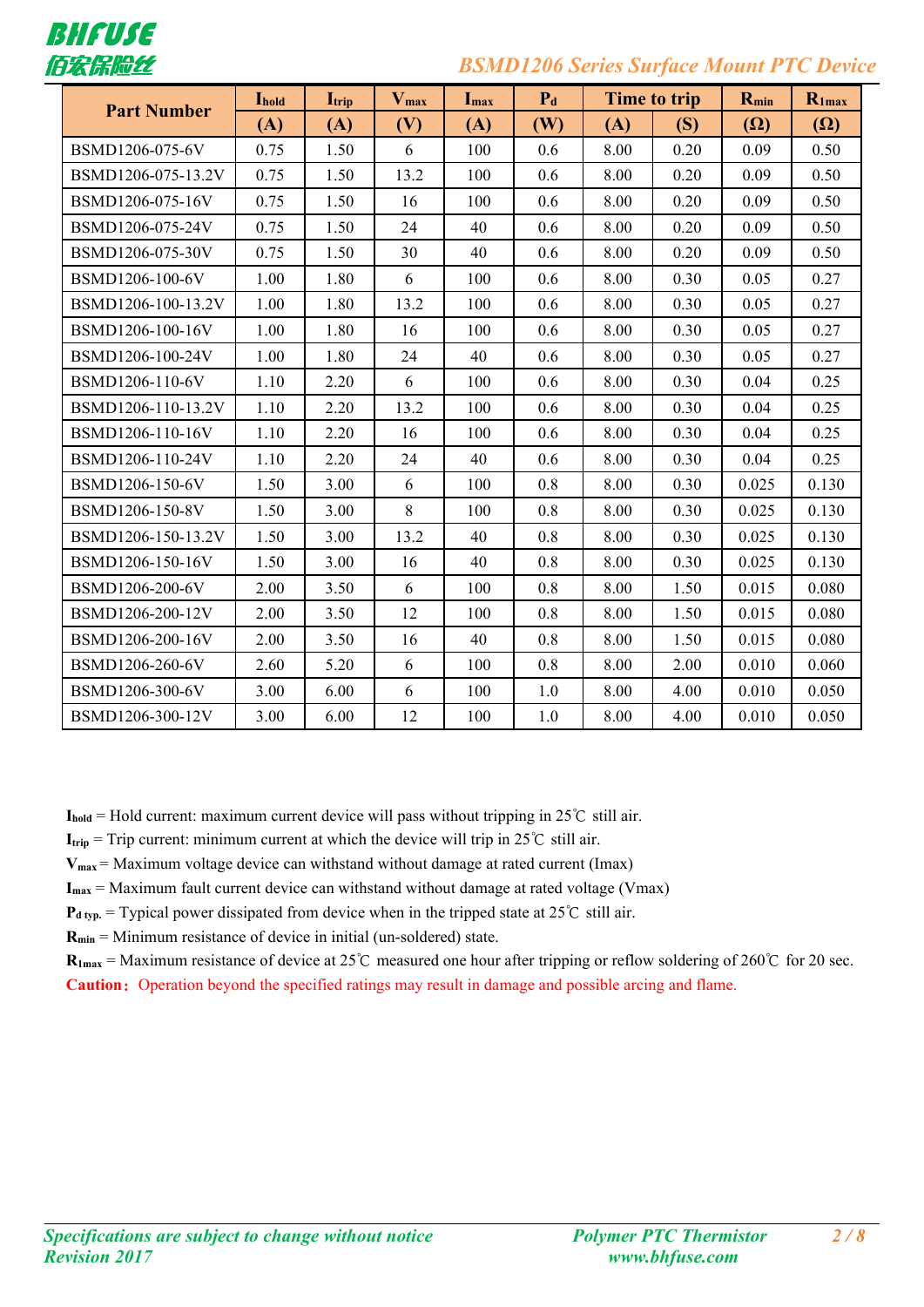



## **WARNING**

- $\blacksquare$  Users shall independently assess the suitability of these devices for each of their applications.
- Operation of these devices beyond the stated maximum ratings could result in damage to the devices and lead to electrical arcing and/or fire.
- These devices are intended to protect against the effects of temporary over-current or over-temperature conditions and are not intended to perform as protective devices where such conditions are expected to be repetitive or prolonged in duration.
- Exposure to silicon-based oils, solvents, electrolytes, acids, and similar materials can adversely affect the performance of these PPTC devices.
- These devices undergo thermal expansion under fault conditions, and thus shall be provided with adequate space and be protected against mechanical stresses.
- Circuits with inductance may generate a voltage (L di/dt) above the rated voltage of the PPTC device.

### **Thermal Derating Curve Typical Time-to-Trip At 25℃**



#### **Average Time Current Curves**  $-0.05A$  $-0.10A$ 100  $-0.12A$  $0.16A$  $-0.20A$ IN SECONDS  $10$  $0.25A$  $-0.35A$  $-0.50A$  $\overline{1}$  $-0.75A$  $-1.00A$ **TIME**  $-1.10A$  $0.1$  $-1.50A$  $-2.00A$  $-2.5A$  $0.01$  $-264$  $0.1$  $\overline{1}$  $10$  $-3A$  $-3.5A$ Currentin amperes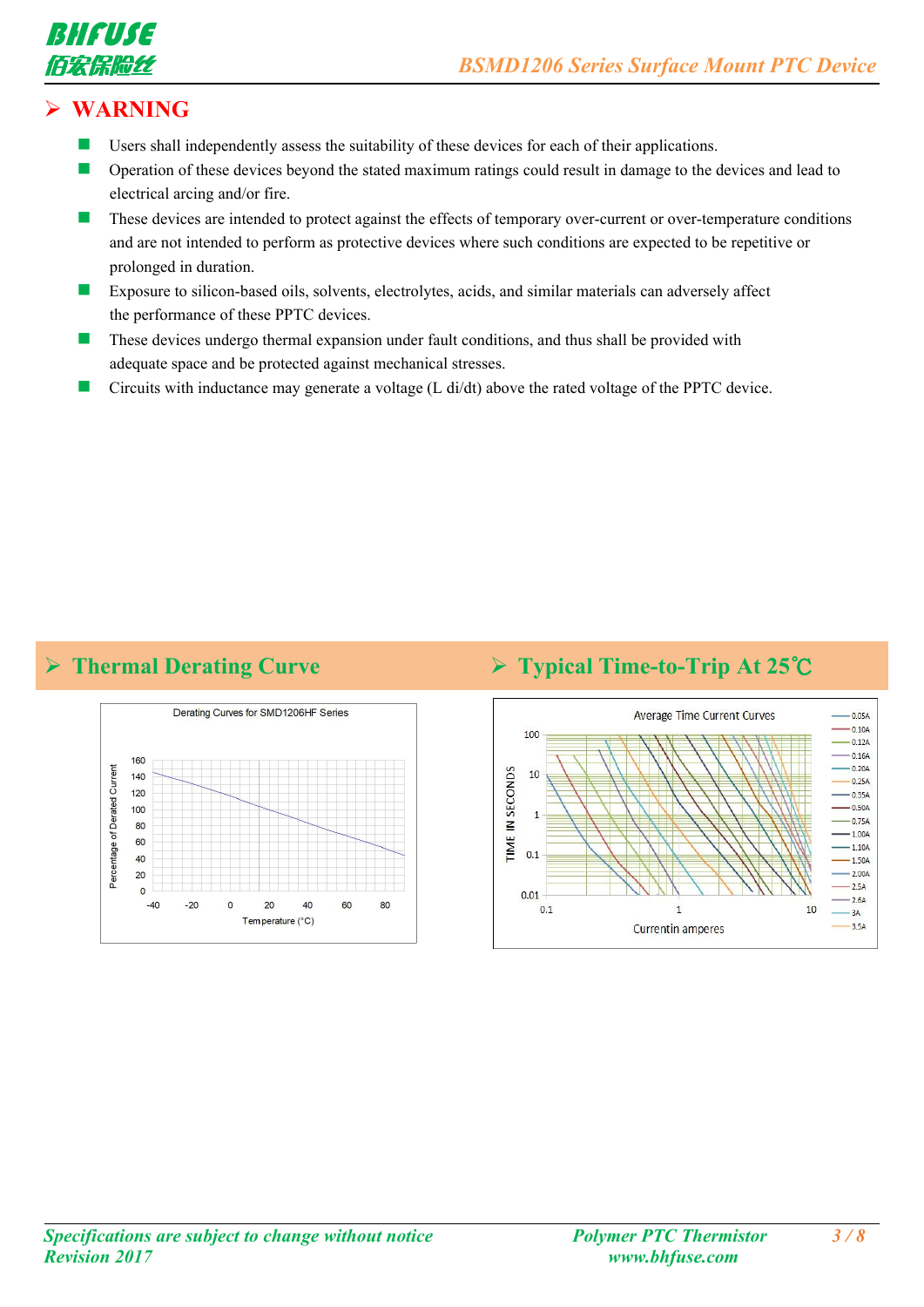

# **Thermal Derating Chart**

| <b>Part Number</b> |                 | <b>Ambient operating temperature hold current(Ihold)</b> |               |                |                |       |                |       |       |
|--------------------|-----------------|----------------------------------------------------------|---------------|----------------|----------------|-------|----------------|-------|-------|
|                    | $-40^{\circ}$ C | $-20^{\circ}$ C                                          | $0^{\circ}$ C | $25^{\circ}$ C | $40^{\circ}$ C | 50°C  | $60^{\circ}$ C | 70°C  | 85°C  |
| BSMD1206-005       | 0.074           | 0.066                                                    | 0.056         | 0.050          | 0.042          | 0.037 | 0.035          | 0.030 | 0.027 |
| BSMD1206-010       | 0.148           | 0.132                                                    | 0.116         | 0.100          | 0.085          | 0.075 | 0.070          | 0.060 | 0.055 |
| BSMD1206-012       | 0.18            | 0.16                                                     | 0.14          | 0.12           | 0.10           | 0.09  | 0.08           | 0.07  | 0.06  |
| BSMD1206-016       | 0.24            | 0.21                                                     | 0.18          | 0.16           | 0.14           | 0.13  | 0.12           | 0.11  | 0.10  |
| BSMD1206-020       | 0.30            | 0.26                                                     | 0.23          | 0.20           | 0.17           | 0.15  | 0.14           | 0.12  | 0.11  |
| BSMD1206-025       | 0.37            | 0.33                                                     | 0.29          | 0.25           | 0.22           | 0.20  | 0.17           | 0.15  | 0.12  |
| BSMD1206-035       | 0.50            | 0.45                                                     | 0.40          | 0.35           | 0.30           | 0.27  | 0.24           | 0.21  | 0.15  |
| BSMD1206-050       | 0.71            | 0.64                                                     | 0.57          | 0.50           | 0.42           | 0.39  | 0.35           | 0.31  | 0.25  |
| BSMD1206-075       | 1.14            | 1.01                                                     | 0.88          | 0.75           | 0.65           | 0.59  | 0.54           | 0.49  | 0.41  |
| BSMD1206-100       | 1.45            | 1.31                                                     | 1.15          | 1.00           | 0.84           | 0.77  | 0.69           | 0.61  | 0.48  |
| BSMD1206-110       | 1.60            | 1.45                                                     | 1.30          | 1.10           | 0.95           | 0.80  | 0.72           | 0.66  | 0.55  |
| BSMD1206-150       | 2.18            | 1.94                                                     | 1.72          | 1.50           | 1.28           | 1.17  | 1.06           | 0.96  | 0.77  |
| BSMD1206-200       | 2.88            | 2.63                                                     | 2.34          | 2.00           | 1.74           | 1.58  | 1.42           | 1.17  | 0.93  |
| BSMD1206-260       | 3.43            | 3.22                                                     | 2.93          | 2.60           | 2.23           | 2.03  | 1.87           | 1.57  | 1.35  |
| BSMD1206-300       | 4.05            | 3.66                                                     | 3.36          | 3.00           | 2.50           | 2.28  | 2.00           | 1.62  | 1.38  |

# **Soldering Parameters**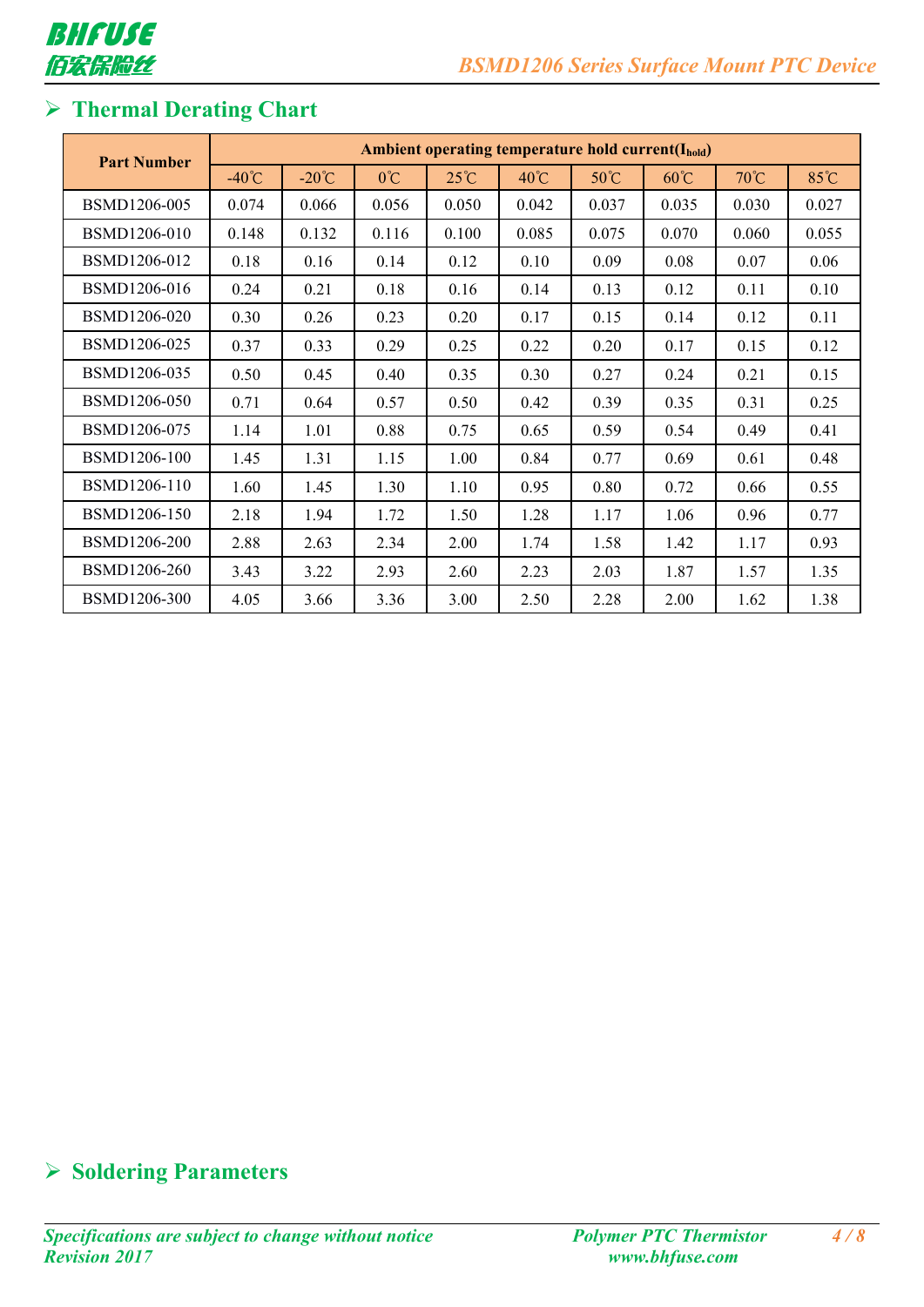

| <b>Profile Feature</b>                      | Pb-Free Assembly                         |
|---------------------------------------------|------------------------------------------|
| Average Ramp-Up Rate $(Ts_{max}$ to $T_p$ ) | $3^{\circ}$ C/second max                 |
| Preheat                                     |                                          |
| -Temperature $Min(Ts_{min})$                | $150^{\circ}$ C                          |
| -Temperature $Max(Ts_{max})$                | $200^{\circ}$ C                          |
| $-Time(Ts_{min}$ to $Ts_{max}$ )            | $60 \sim 180$ seconds                    |
| Time maintained above:                      |                                          |
| -Temperature( $T_L$ )                       | $217^{\circ}$ C                          |
| $-Time(t_L)$                                | $60$ ~150 seconds                        |
| Peak Temperature $(T_p)$                    | $260^{\circ}$ C                          |
| <b>Ramp-Down Rate</b>                       | $6^{\circ}$ C/second max                 |
| Time 25°C to Peak Temperature               | 8 minutes max                            |
| <b>Storage Condition</b>                    | $0^{\circ}C$ ~30 $^{\circ}C$ , 30%-60%RH |

Recommended reflow methods: IR, vapor phase oven, hot air oven, N2 environment for lead-free.

- Recommended maximum paste thickness is 0.25mm.
- Devices can be cleaned using standard industry methods and solvents.

**Note 1: All temperature refer to topside of the package, measured on the package body surface.**

**Note 2: Ifreflow temperatures exceed the recommended profile, devices may not meet the performance requirements.**

#### **Environmental Specifications**

| <b>Test</b>                                                                        | <b>Conditions</b>                             | <b>Resistance change</b> |
|------------------------------------------------------------------------------------|-----------------------------------------------|--------------------------|
| Passive aging                                                                      | +85 $\degree$ C, 1000 hrs.                    | $\pm 5\%$ typical        |
| Humidity aging                                                                     | +85 $\degree$ C, 85% R.H., 168 hours          | $\pm 5\%$ typical        |
| Thermal shock                                                                      | $+85^{\circ}$ C to -40 $^{\circ}$ C, 20 times | $\pm 33\%$ typical       |
| Resistance to solvent                                                              | MIL-STD-202, Method 215                       | No change                |
| Vibration                                                                          | MIL-STD-202, Method 201                       | No change                |
| Ambient operating conditions : - 40 °C to +85 °C                                   |                                               |                          |
| Maximum surface temperature of the device in the tripped state is 125 $^{\circ}$ C |                                               |                          |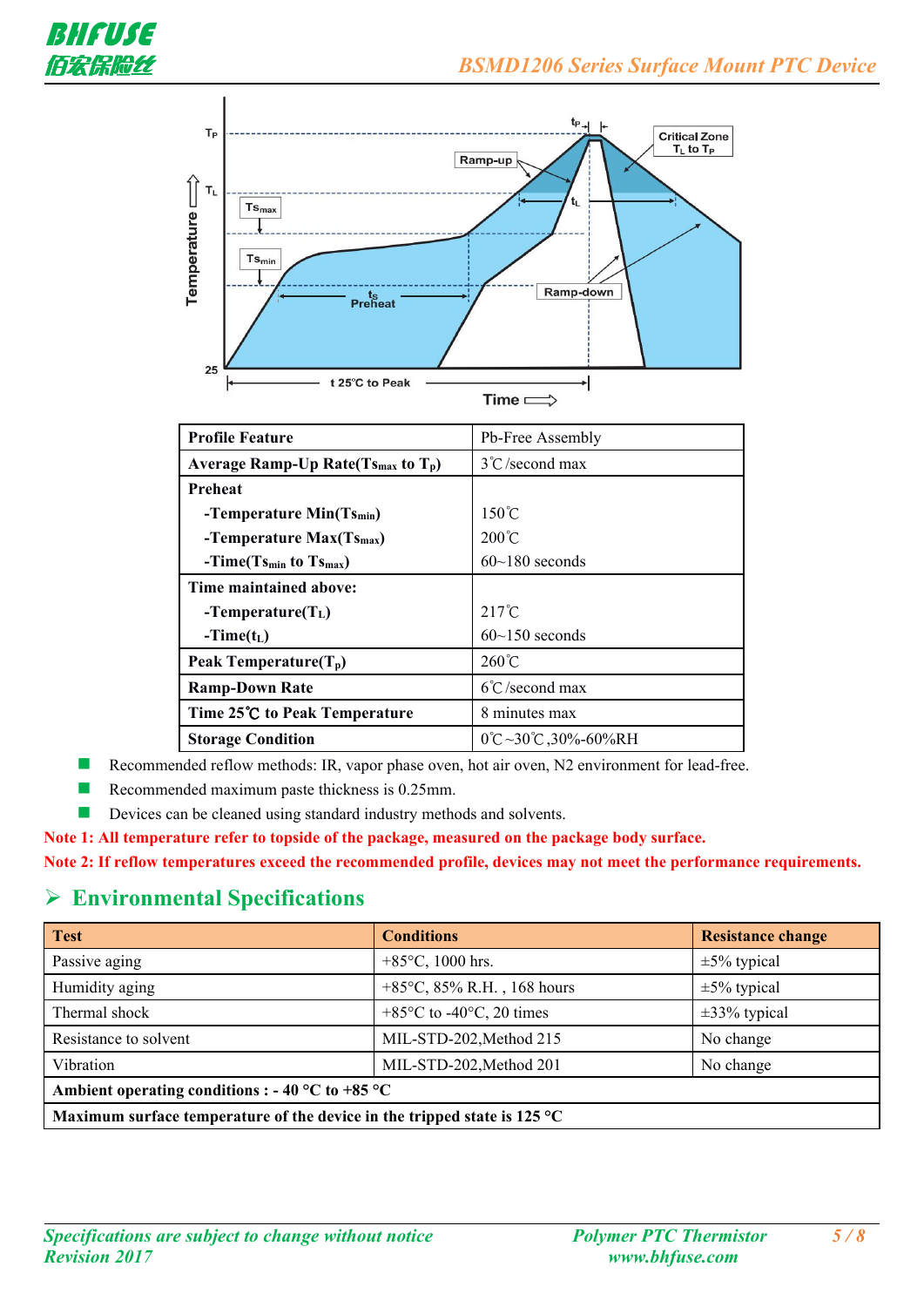

# **Physical Dimensions & Recommended Pad Layout (mm)**





|                    |                |                 |      | $\mathbf{A}$ |            | $\bf{B}$   |      | $\mathbf C$ |      | E          |
|--------------------|----------------|-----------------|------|--------------|------------|------------|------|-------------|------|------------|
| <b>Part Number</b> | <b>Marking</b> | <b>Quantity</b> | Min  | <b>Max</b>   | <b>Min</b> | <b>Max</b> | Min  | <b>Max</b>  | Min  | <b>Min</b> |
| BSMD1206-005-30V   | BZ             | 3500            | 3.00 | 3.60         | 1.50       | 1.90       | 0.60 | 1.20        | 0.15 | 0.10       |
| BSMD1206-005-60V   | BZ             | 3500            | 3.00 | 3.60         | 1.50       | 1.90       | 0.60 | 1.20        | 0.15 | 0.10       |
| BSMD1206-010-30V   | <b>BN</b>      | 3500            | 3.00 | 3.60         | 1.50       | 1.90       | 0.60 | 1.20        | 0.15 | 0.10       |
| BSMD1206-010-60V   | <b>BN</b>      | 3500            | 3.00 | 3.60         | 1.50       | 1.90       | 0.60 | 1.20        | 0.15 | 0.10       |
| BSMD1206-012-60V   | <b>BN</b>      | 3500            | 3.00 | 3.60         | 1.50       | 1.90       | 0.60 | 1.20        | 0.15 | 0.10       |
| BSMD1206-016-33V   | <b>BT</b>      | 3500            | 3.00 | 3.60         | 1.50       | 1.90       | 0.40 | 1.00        | 0.15 | 0.10       |
| BSMD1206-020-24V   | <b>BA</b>      | 3500            | 3.00 | 3.60         | 1.50       | 1.90       | 0.40 | 1.00        | 0.15 | 0.10       |
| BSMD1206-020-30V   | <b>BA</b>      | 3500            | 3.00 | 3.60         | 1.50       | 1.90       | 0.40 | 1.00        | 0.15 | 0.10       |
| BSMD1206-020-33V   | <b>BA</b>      | 3500            | 3.00 | 3.60         | 1.50       | 1.90       | 0.40 | 1.00        | 0.15 | 0.10       |
| BSMD1206-025-16V   | <b>BA</b>      | 3500            | 3.00 | 3.60         | 1.50       | 1.90       | 0.40 | 1.00        | 0.15 | 0.10       |
| BSMD1206-025-24V   | <b>BA</b>      | 3500            | 3.00 | 3.60         | 1.50       | 1.90       | 0.40 | 1.00        | 0.15 | 0.10       |
| BSMD1206-025-30V   | <b>BA</b>      | 3500            | 3.00 | 3.60         | 1.50       | 1.90       | 0.40 | 1.00        | 0.15 | 0.10       |
| BSMD1206-025-33V   | <b>BA</b>      | 3500            | 3.00 | 3.60         | 1.50       | 1.90       | 0.40 | 1.00        | 0.15 | 0.10       |
| BSMD1206-035-6V    | <b>BB</b>      | 3500            | 3.00 | 3.60         | 1.50       | 1.90       | 0.40 | 1.00        | 0.15 | 0.10       |
| BSMD1206-035-16V   | ΒB             | 3500            | 3.00 | 3.60         | 1.50       | 1.90       | 0.40 | 1.00        | 0.15 | 0.10       |
| BSMD1206-035-30V   | <b>BB</b>      | 3500            | 3.00 | 3.60         | 1.50       | 1.90       | 0.40 | 1.00        | 0.15 | 0.10       |
| BSMD1206-035-33V   | <b>BB</b>      | 3500            | 3.00 | 3.60         | 1.50       | 1.90       | 0.40 | 1.00        | 0.15 | 0.10       |
| BSMD1206-050-6V    | <b>BF</b>      | 3500            | 3.00 | 3.60         | 1.50       | 1.90       | 0.40 | 1.00        | 0.15 | 0.10       |
| BSMD1206-050-13.2V | BF             | 3500            | 3.00 | 3.60         | 1.50       | 1.90       | 0.40 | 1.00        | 0.15 | 0.10       |
| BSMD1206-050-16V   | BF             | 3500            | 3.00 | 3.60         | 1.50       | 1.90       | 0.40 | 1.00        | 0.15 | 0.10       |
| BSMD1206-050-24V   | $\rm{BF}$      | 3500            | 3.00 | 3.60         | 1.50       | 1.90       | 0.40 | 1.00        | 0.15 | 0.10       |
| BSMD1206-050-30V   | $\rm{BF}$      | 3500            | 3.00 | 3.60         | 1.50       | 1.90       | 0.40 | 1.00        | 0.15 | 0.10       |
| BSMD1206-075-6V    | <b>BG</b>      | 3500            | 3.00 | 3.60         | 1.50       | 1.90       | 0.50 | 1.00        | 0.15 | 0.10       |
| BSMD1206-075-13.2V | <b>BG</b>      | 3500            | 3.00 | 3.60         | 1.50       | 1.90       | 0.50 | 1.00        | 0.15 | 0.10       |
| BSMD1206-075-16V   | <b>BG</b>      | 3500            | 3.00 | 3.60         | 1.50       | 1.90       | 0.50 | 1.00        | 0.15 | 0.10       |
| BSMD1206-075-24V   | <b>BG</b>      | 3500            | 3.00 | 3.60         | 1.50       | 1.90       | 0.50 | 1.00        | 0.15 | 0.10       |
| BSMD1206-075-30V   | <b>BG</b>      | 3500            | 3.00 | 3.60         | 1.50       | 1.90       | 0.50 | 1.00        | 0.15 | 0.10       |
| BSMD1206-100-6V    | <b>BH</b>      | 3500            | 3.00 | 3.60         | 1.50       | 1.90       | 0.50 | 1.00        | 0.15 | 0.10       |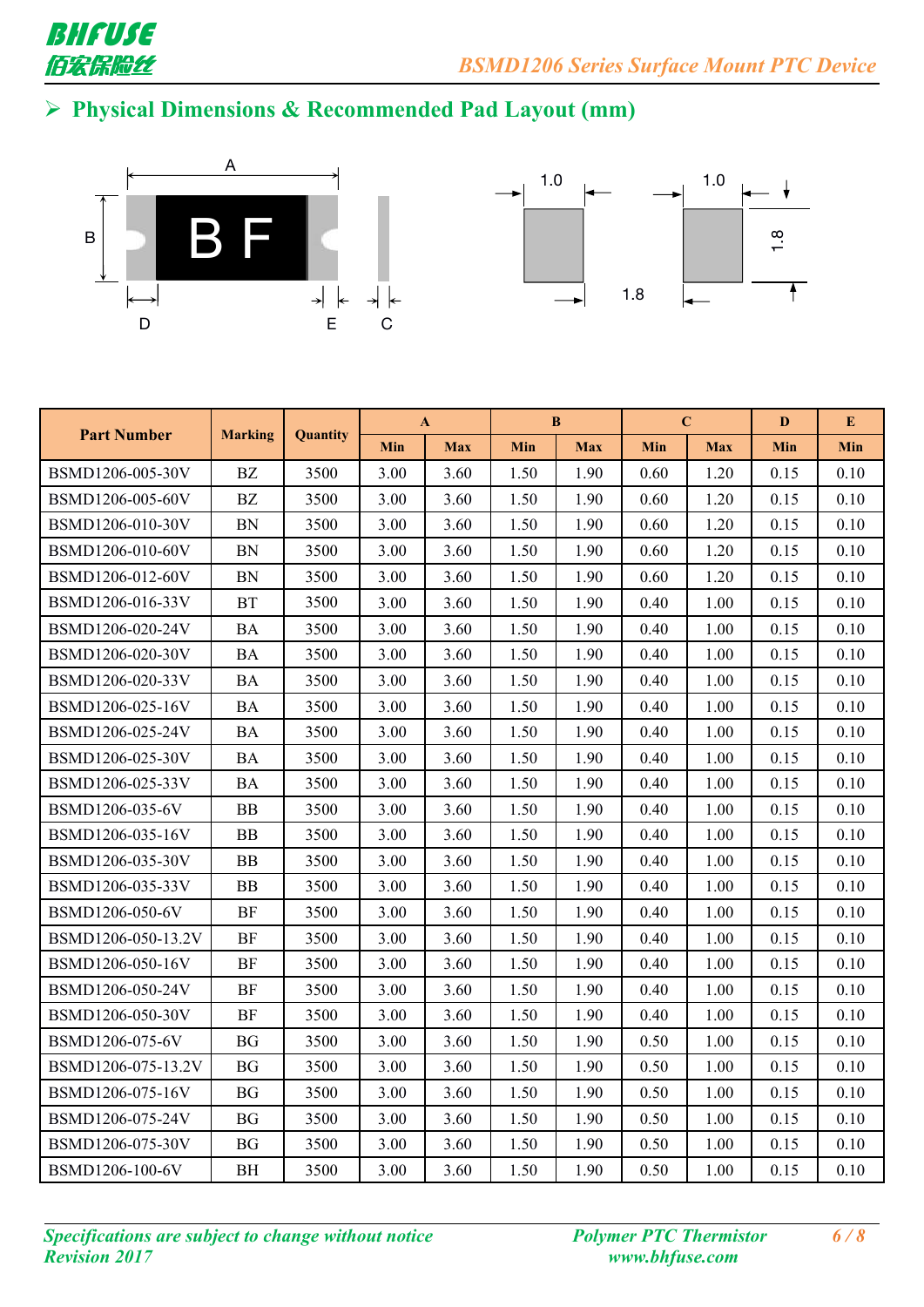

# 佰宏保险丝 *BSMD1206 Series Surface Mount PTC Device*

| <b>Part Number</b> |           | <b>Marking</b><br><b>Quantity</b> |            | $\mathbf{A}$ |      | B          |      | $\mathcal{C}$ |            | E          |  |
|--------------------|-----------|-----------------------------------|------------|--------------|------|------------|------|---------------|------------|------------|--|
|                    |           |                                   | <b>Min</b> | <b>Max</b>   | Min  | <b>Max</b> | Min  | <b>Max</b>    | <b>Min</b> | <b>Min</b> |  |
| BSMD1206-100-13.2V | BH        | 3500                              | 3.00       | 3.60         | 1.50 | 1.90       | 0.50 | 1.00          | 0.15       | 0.10       |  |
| BSMD1206-100-16V   | BH        | 3500                              | 3.00       | 3.60         | 1.50 | 1.90       | 0.50 | 1.00          | 0.15       | 0.10       |  |
| BSMD1206-100-24V   | BH        | 3500                              | 3.00       | 3.60         | 1.50 | 1.90       | 0.50 | 1.00          | 0.15       | 0.10       |  |
| BSMD1206-110-6V    | BH        | 3500                              | 3.00       | 3.60         | 1.50 | 1.90       | 0.50 | 1.00          | 0.15       | 0.10       |  |
| BSMD1206-110-13.2V | BH        | 3500                              | 3.00       | 3.60         | 1.50 | 1.90       | 0.50 | 1.00          | 0.15       | 0.10       |  |
| BSMD1206-110-16V   | BH        | 3500                              | 3.00       | 3.60         | 1.50 | 1.90       | 0.50 | 1.00          | 0.15       | 0.10       |  |
| BSMD1206-110-24V   | BH        | 3500                              | 3.00       | 3.60         | 1.50 | 1.90       | 0.50 | 1.00          | 0.15       | 0.10       |  |
| BSMD1206-150-6V    | BI        | 3500                              | 3.00       | 3.60         | 1.50 | 1.90       | 0.50 | 1.00          | 0.15       | 0.10       |  |
| BSMD1206-150-8V    | BI        | 3500                              | 3.00       | 3.60         | 1.50 | 1.90       | 0.50 | 1.00          | 0.15       | 0.10       |  |
| BSMD1206-150-13.2V | BI        | 3500                              | 3.00       | 3.60         | 1.50 | 1.90       | 0.80 | 1.60          | 0.15       | 0.10       |  |
| BSMD1206-200-6V    | BK        | 3500                              | 3.00       | 3.60         | 1.50 | 1.90       | 0.70 | 1.30          | 0.15       | 0.10       |  |
| BSMD1206-200-12V   | BK.       | 3500                              | 3.00       | 3.60         | 1.50 | 1.90       | 0.70 | 1.30          | 0.15       | 0.10       |  |
| BSMD1206-200-16V   | BK        | 3500                              | 3.00       | 3.60         | 1.50 | 1.90       | 0.70 | 1.60          | 0.15       | 0.10       |  |
| BSMD1206-260-6V    | BP        | 3500                              | 3.00       | 3.60         | 1.50 | 1.90       | 1.00 | 1.60          | 0.15       | 0.10       |  |
| BSMD1206-300-6V    | <b>BP</b> | 3500                              | 3.00       | 3.60         | 1.50 | 1.90       | 1.00 | 1.60          | 0.15       | 0.10       |  |
| BSMD1206-300-12V   | BP        | 3500                              | 3.00       | 3.60         | 1.50 | 1.90       | 1.00 | 1.60          | 0.15       | 0.10       |  |